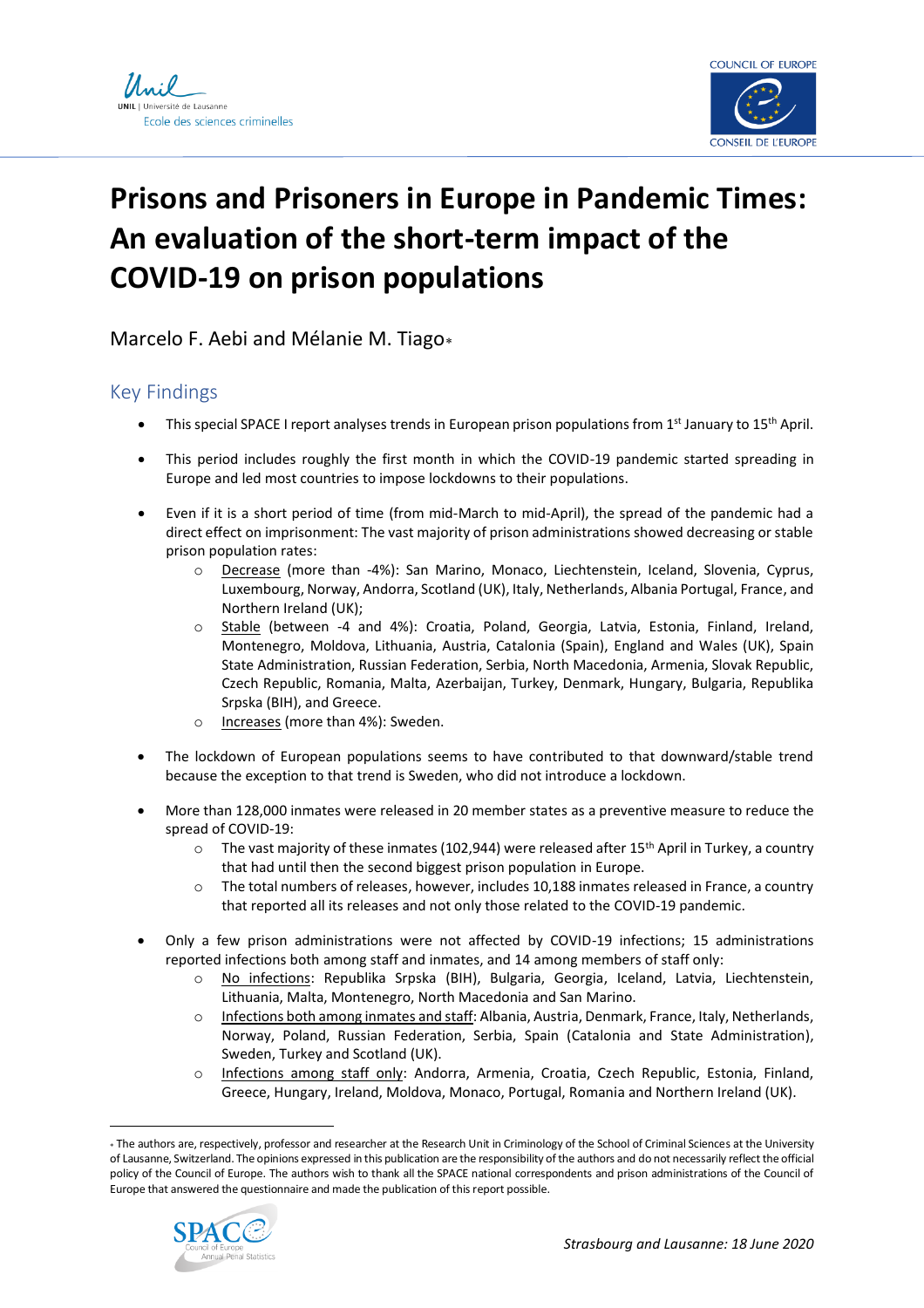



- o Infections among inmates only: Azerbaijan, Cyprus, Luxembourg, Slovak Republic and Slovenia.
- Countries that adopted preventive measures during the first month of the lockdown correspond mainly to two profiles:
	- o Countries that are characterized by low levels of punitiveness (the Nordic countries and the Netherlands);
	- $\circ$  Countries where the pandemic had a high impact on the general population and are characterized also by relatively high prison populations (Spain, Italy and France).
- How can the decreasing/stable trend be explained? There are three reasonable explanations that can be combined:
	- o A crime drop: A plausible explanation, based on situational-based criminological theories, is that the lockdown reduced opportunities for traditional crimes, which led to less offences and consequently to less arrests and less persons entering in pretrial detention. The rise of cybercrimes did not compensate that decrease.
		- This explanation is indirectly supported by the fact that Sweden, the only country that did not impose a lockdown, is at the same time the only one that registered an increase of its prison population of more than 4%.
	- o A decrease in the activities of the criminal justice system: Magistrates were confined as the rest of the population, which led to less sentences imposed by the courts.
	- o The release of inmates as a preventive measure to reduce the spread of COVID-19

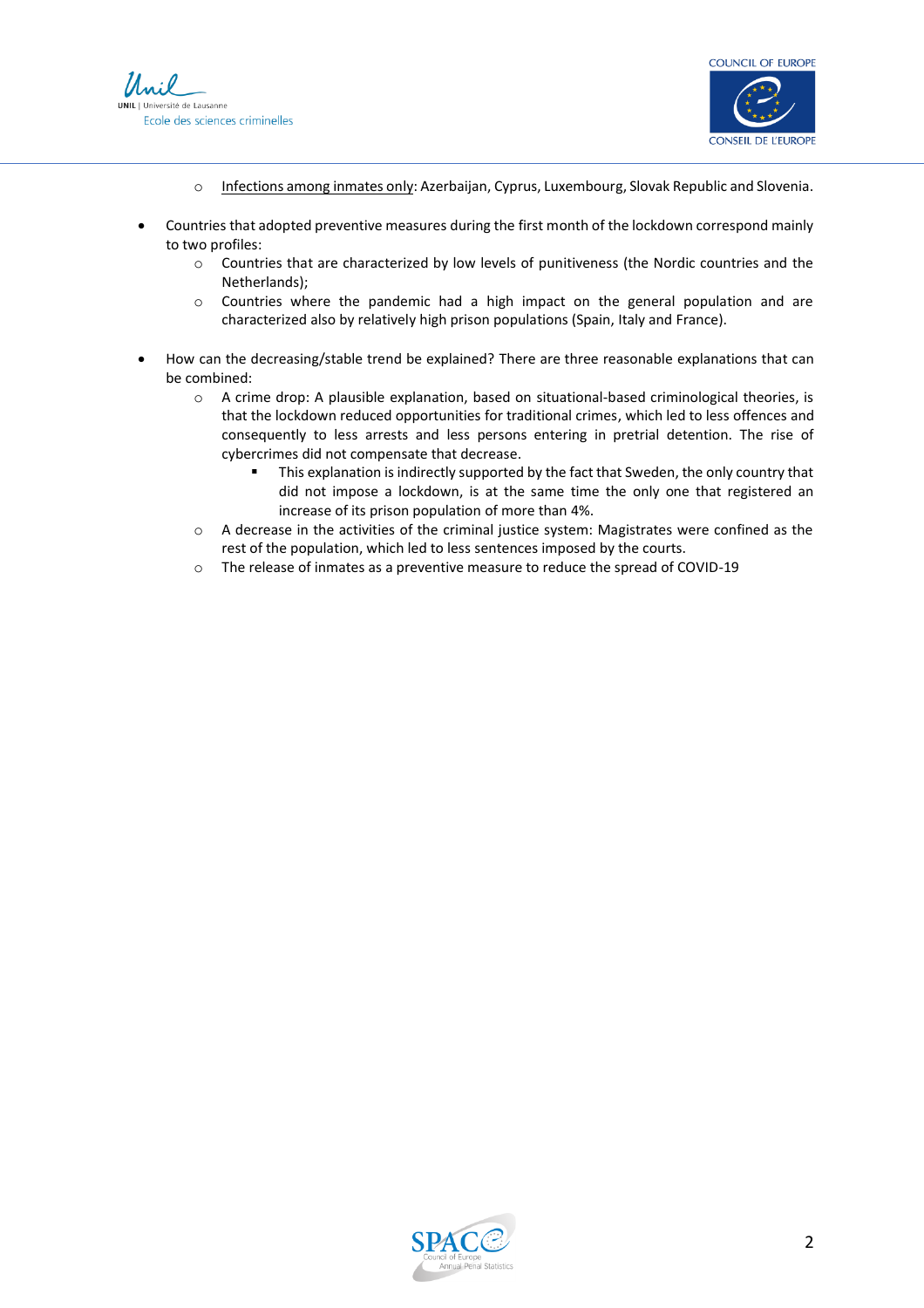



### 1. Introduction

During the month of March 2020, most European countries introduced lockdowns of their populations to reduce the spread of the COVID-19 pandemic. Such measures can have an impact on the extent of crime and, indirectly, on the size of prison populations. The reason is that, according to situational-based criminological theories, crime is the result of the confluence on time and space of an offender and a suitable target in the absence of capable guardians 1 . If people are spending less time in the streets and more time at home and in the cyberspace, then the following predictions can be made: Personals victimisations in the public sphere (such as the ones resulting from fights, robberies and thefts in the streets) should decrease, while those in the private sphere (resulting from domestic violence offences) and on the Internet (cybercrimes) should increase. Domestic burglaries should also decrease because research has shown that burglars prefer empty houses and also because the closing of the borders reduced the mobility of organized gangs specialized in that offence. Less offences mean less suspects arrested by the police and entering in pre-trial detention, and that should entail a decrease of the total prison population. The latter will further decrease if the courts are not imposing prison sentences because the magistrates are confined and, especially, if the country releases inmates to prevent the spread of the COVID-19 in closed settings like prisons, where social distances can seldom be kept, especially when they are overcrowded.

In order to measure these side-effects of the pandemic on the prison populations in the Council of Europe member states, the Council of Europe and the University of Lausanne launched the *SPACE I – COVID-19 project*. In that perspective, a few extra questions were added to the simplified questionnaire that is sent every spring to the SPACE national correspondents, and whose main goal is to keep the key prison indicators on the SPACE website [\(www.unil.ch/space\)](http://www.unil.ch/space) updated*.* The aim is to measure the trend followed by prison populations from 1st January 2020 to 15<sup>th</sup> April 2020 (a period which includes roughly the first month of the European lockdowns) and to identify the percentage of that change that can be explained by releases related to the COVID-19 pandemic<sup>2</sup>. The questionnaire also collects information on whether the prison administrations registered infections related to COVID-19 among inmates and prison staff. This project is part of the initiatives launched by the Council of Europe to follow closely the effects of the pandemic on prisons, inmates and probationers across Europe. In that context, the Council for Penological Co‑operation Working Group (PC‑CP WG) issued a *COVID-19 Related Statement*, which draws attention to some key texts issued by the Council of Europe as well as to standards and practices that can assist the prison services and probation agencies of the member States in dealing with the COVID-19 pandemic, respecting the principles of the rule of law and of human rights [\(https://rm.coe.int/pc-cp](https://rm.coe.int/pc-cp-wg-covid-19-statement-17-04-2020/16809e2e55)[wg-covid-19-statement-17-04-2020/16809e2e55\)](https://rm.coe.int/pc-cp-wg-covid-19-statement-17-04-2020/16809e2e55).

This report summarises the findings of the first phase of the *SPACE I – COVID-19 project*. The rates and percentages presented here correspond to the *European median values* and are presented in the text in round numbers unless they are lower than 10; in particular, the rates are calculated on the basis of data weighted by the population of each country (see *Methodology* for further details). The detailed state-level data are presented in Table 1 at the end of the document. All deviations in the dates of reference of the data provided by the countries are indicated in Section 6 (Notes). When the difference is greater than 5 days (for example, 1<sup>st</sup> April instead of 15th April), they are also indicated in the notes to the relevant Figures.

Forty-eight (48) of the 52 prison administrations in the 47 Council of Europe member states answered the SPACE I – COVID-19 questionnaire, which corresponds to a participation rate of 92%. Belgium, Ukraine and two of the three administrations of Bosnia and Herzegovina (State level and Federal level) did not answer. Germany and Switzerland answered the questionnaire, but could not provide data on 15th April 2020. Similarly, some prison administrations were unable to provide data on the spread of COVID-19. This means that the number of prison administrations which provided data varies according to the indicator studied and, consequently, that number is indicated in the title of each Figure, Table or Map included in this report.

<sup>&</sup>lt;sup>2</sup> The impact of the potential decrease in the number of admissions into penal institutions cannot be measured because it requires a comparison with the number of admissions during the same months of previous years, and that information is currently not available.



<sup>&</sup>lt;sup>1</sup> These are, in a nutshell, the main concepts of the original routine activities approach (Cohen & Felson, 1979) and its subsequent developments (Felson, 1995).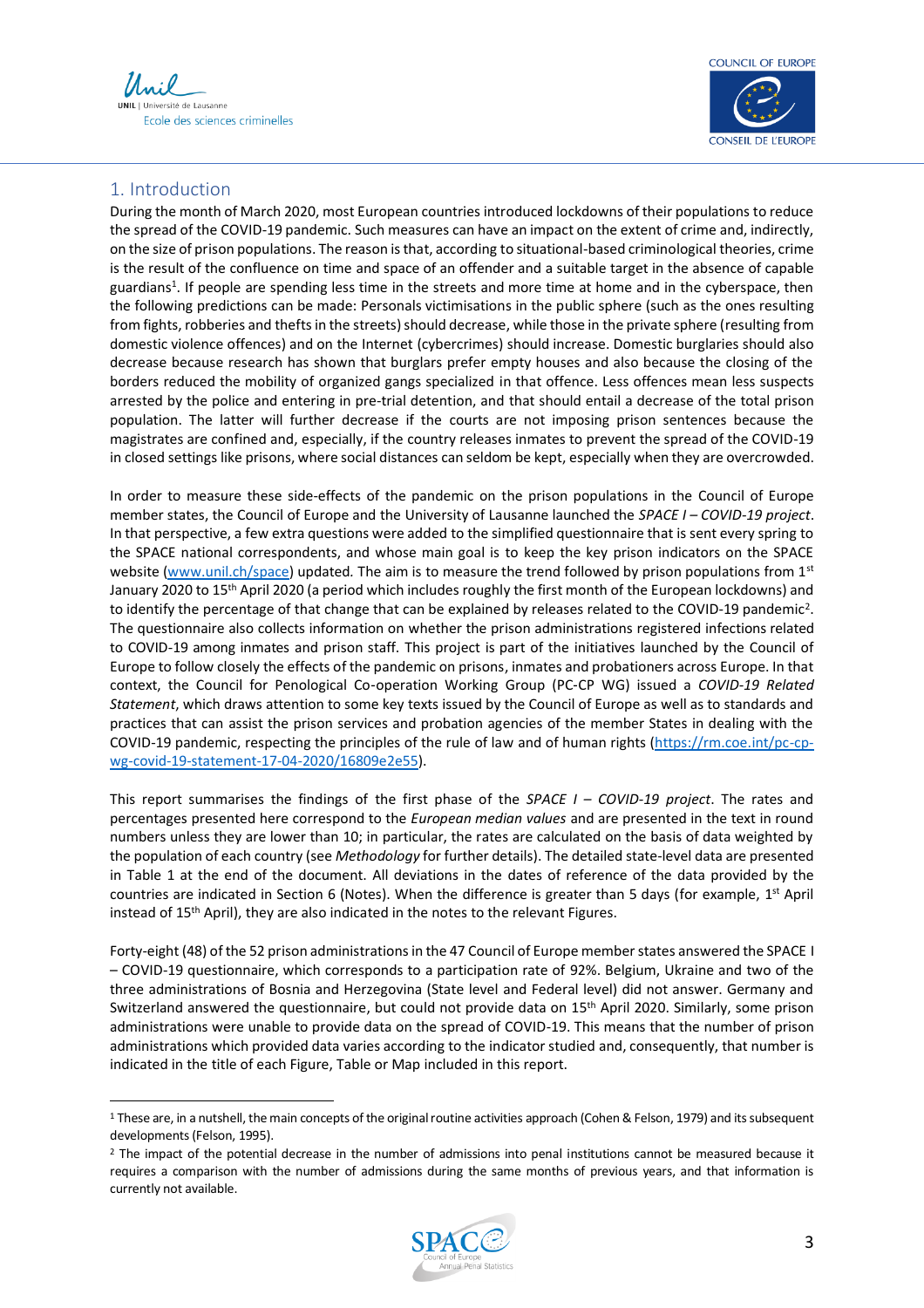Ecole des sciences criminelles



### 2. Prisons and Prisoners on 1st January and 15th April 2020

On 1st January 2020, there were 1,390,683 inmates in the 46 penal institutions of the Council of Europe member states for which data are available both on 1<sup>st</sup> January and on 15<sup>th</sup> April 2020. Weighting the figures of each prison administration according to the population of the country or region concerned (see *Methodology* for further details), this corresponds to a European prison population rate of 106 inmates per 100,000 inhabitants. On 15th April 2020, there were 1,364,643 inmates, which also corresponds to a median European rate of 106 inmates per 100,000 inhabitants and implies that the rate remained stable.





#### **Notes to Figure 1**:

Prison population rate on 15<sup>th</sup> April 2020: The rate relates to 1<sup>st</sup> April in France and Lithuania, to 3<sup>rd</sup> April in Latvia, and to 1<sup>st</sup> May in Sweden. Prison population rate on 1<sup>st</sup> January 2020: The rate relates to 1<sup>st</sup> October 2019 in Sweden.

Figure 1 shows prison population rates on  $1<sup>st</sup>$  January and  $15<sup>th</sup>$  April 2020. Countries that released inmates as a preventive measure related to COVID-19 are shown with a striped pattern. Turkey is shown with a dotted pattern because it released approximately one third of its prison population for that reason, but the releases took place after 15<sup>th</sup> April and therefore their effect cannot be appreciated on the rates presented in Figure 1. It can be seen that the changes that took place during those three months and a half have seldomly affected the relative position of the prison administrations. The highest prison population rates (*i.e.* more than 250 inmates per 100,000 inhabitants) are found in the Russian Federation and Turkey, followed (with rates of more than 200 inmates per 100,000 inhabitants) by Georgia, Lithuania and Azerbaijan; while the lowest prison populations (*i.e.* less than 80 inmates per 100,000 inhabitants) are distributed across the Nordic countries (the Scandinavian

<sup>&</sup>lt;sup>3</sup> Prison administrations are sorted according to their prison population rate on 15<sup>th</sup> April 2020.

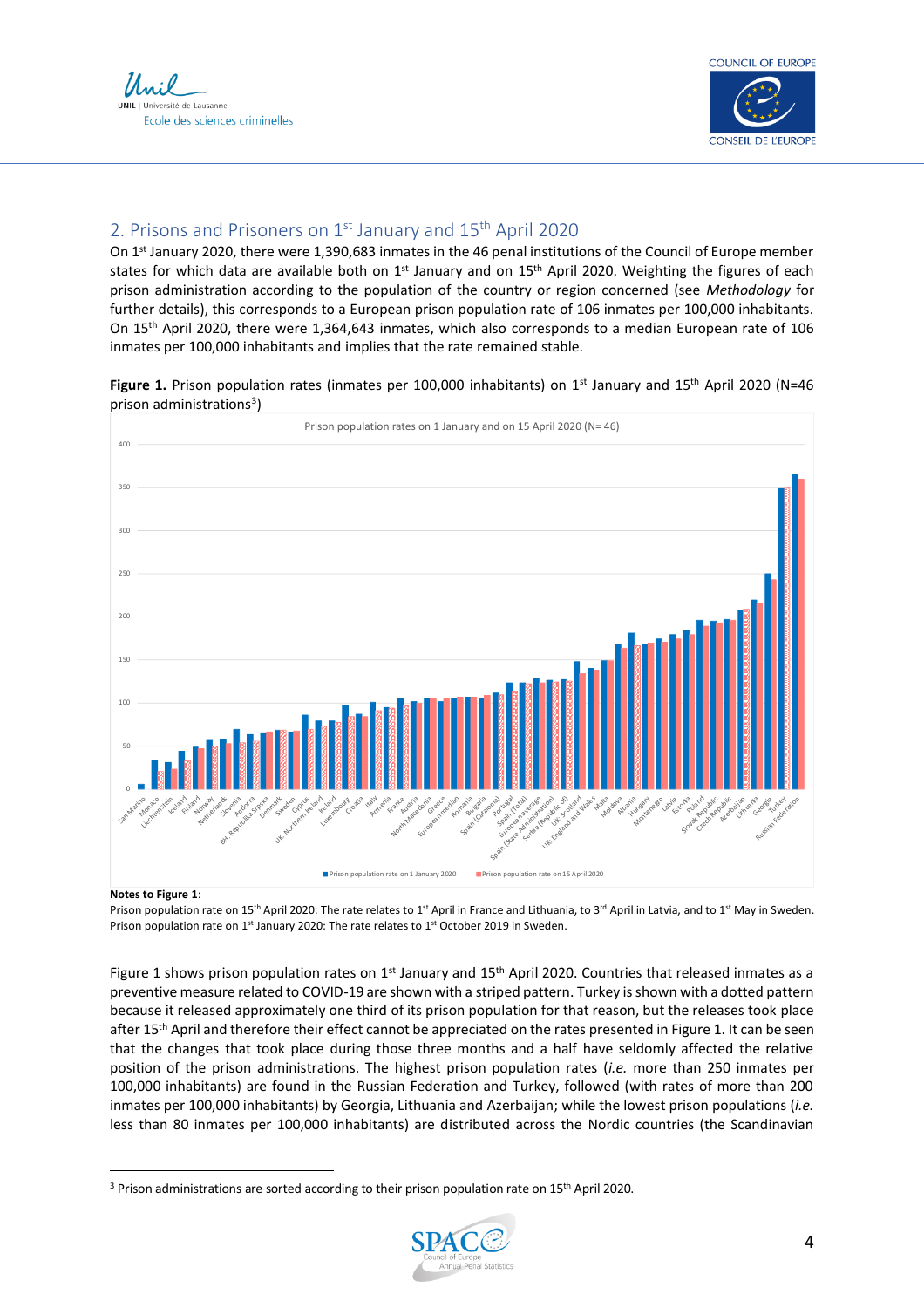



countries and Iceland), the Republika Srpska (Bosnia and Herzegovina), the Netherlands, Ireland and Northern Ireland (UK)<sup>4</sup>.



Figure 2: Percentage change in prison population rates (15<sup>th</sup> April compared to 1<sup>st</sup> January 2020) in 46 prison administrations

Figure 2 analyses the data from a different angle by showing the variation of the prison population rate in the 46 prison administrations that provided data on 1<sup>st</sup> January and on 15<sup>th</sup> April 2020. As before, Turkey is shown with a dotted pattern, while countries that released inmates as a preventive measure related to COVID-19 are shown with a striped pattern. Logically, the latter show decreasing or at least stable prison populations, but the same is true for most of the prison administrations, which could be due to the side effects of the pandemic mentioned in the introduction. The Netherlands and Scotland are the two administrations that registered significant decreases —of 8.9% and 9.6% respectively— and the latter expressly mentioned that "the rapid reduction in the prison population can be attributed to a drop-off in court business due to COVID-19" (see the Notes on Section 6). At the other extreme, Sweden is the only country whose prison population increased by more than 4%. Taking into account that Sweden is also the only country that did not impose a lockdown on its citizens, this finding corresponds to the predictions of the situational approaches mentioned in the introduction. This interpretation is reinforced by the fact that Greece, who introduced a lockdown relatively late -on 23rd March- compared to the rest of Europe, also registered an increase of 3.7% of its prison population rate. This does not necessarily mean that crime increased in Sweden and Greece during that period, because prison statistics are not a valid indicator of crime rates, which are also subject to seasonal variations that cannot be appreciated with the available data. It simply suggests that the lockdown seems to have played the role of an environmental crime prevention measure in the rest of Europe.

<sup>4</sup> The rates of countries with less than 100,000 inhabitants are unstable and therefore are not commented here (see *Methodology* for further details).



**Note to Figure 2**: See notes to Figure 1.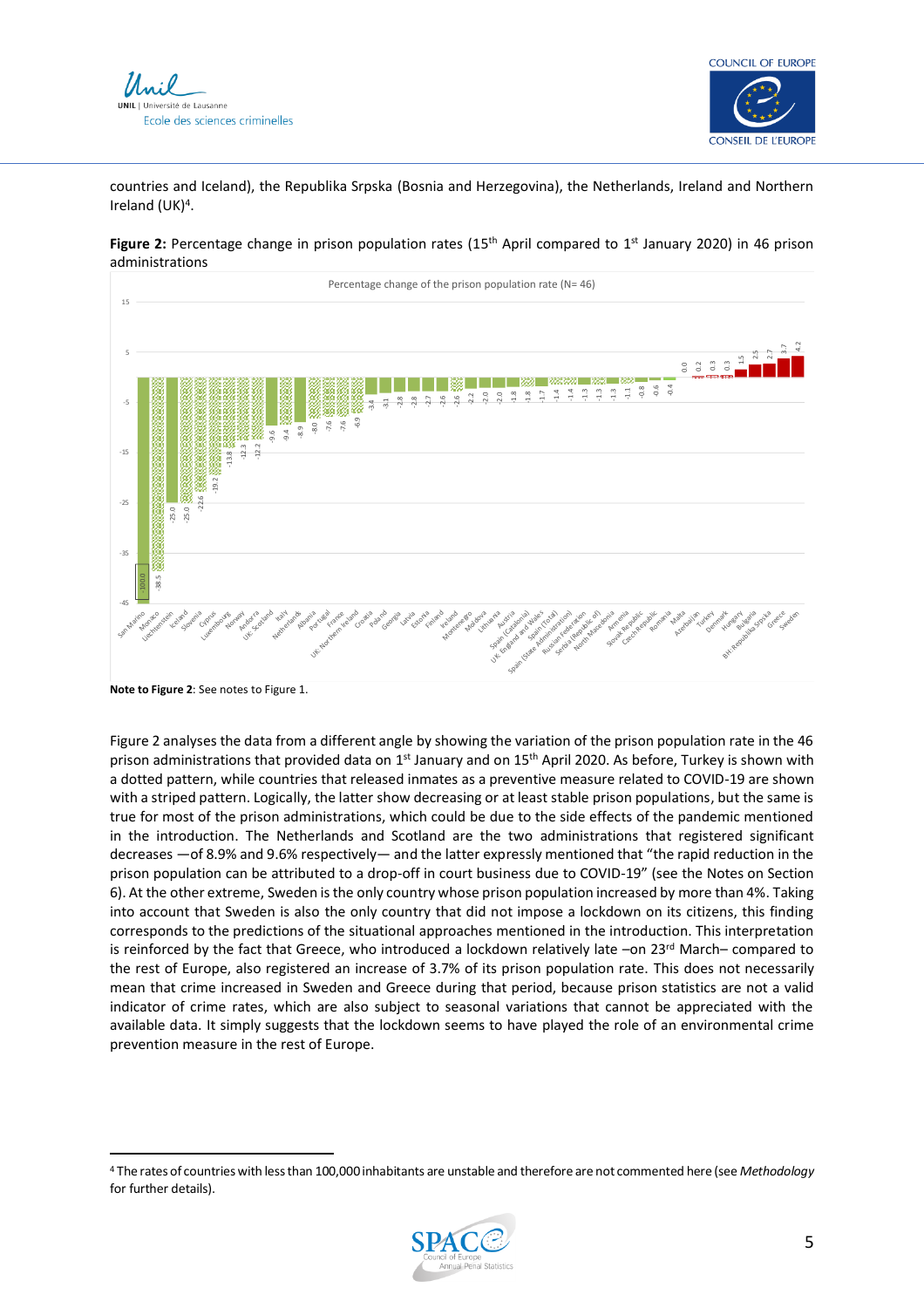



### 3. The impact of COVID-19 on prison populations

Figure 3 allows a better interpretation of the trends observed in Figures 1 and 2 as it presents the percentage of inmates released as a preventive measure related to COVID-19. It can be seen that 19 prison administrations reported having adopted such measures, with huge differences in the percentage of inmates affected by them. As mentioned before, In Turkey (shown with a striped pattern) they represent roughly one third of the country's inmates, but this had no effect on the overall prison population presented in Figure 1 because they were released after 15<sup>th</sup> April. France is also shown with a striped pattern in Figure 3 because its number of releases includes all kinds of releases and not only those related to the pandemic (see the Notes on Section 6 for further details). All in all (including the 10,188 inmates released in France) more than 128,000 inmates were released in 20 member states across Europe. This total is heavily influenced by the 102,944 inmates released in Turkey after 15<sup>th</sup> April, a country that had until that day the second biggest prison population in Europe.

Although these percentages must be interpreted cautiously, one can say that the countries that adopted this kind of preventive measure during the first month of the lockdown correspond mainly to two profiles: Countries that are characterized by low levels of punitiveness (the Nordic countries and the Netherlands) and countries where the pandemic had a high impact on the general population and are characterized also by relatively high prison populations (Spain, Italy and France).



Figure 3: Percentage of inmates released until 15<sup>th</sup> April 2020 as a preventive measure related to COVID-19 among the total number of inmates on  $1<sup>st</sup>$  January 2020 in 43 prison administrations

**Note to Figure 3**: In Turkey, the number of inmates released as a preventive measure related to COVID-19 covers the period between 15th April and 4th May 2020.

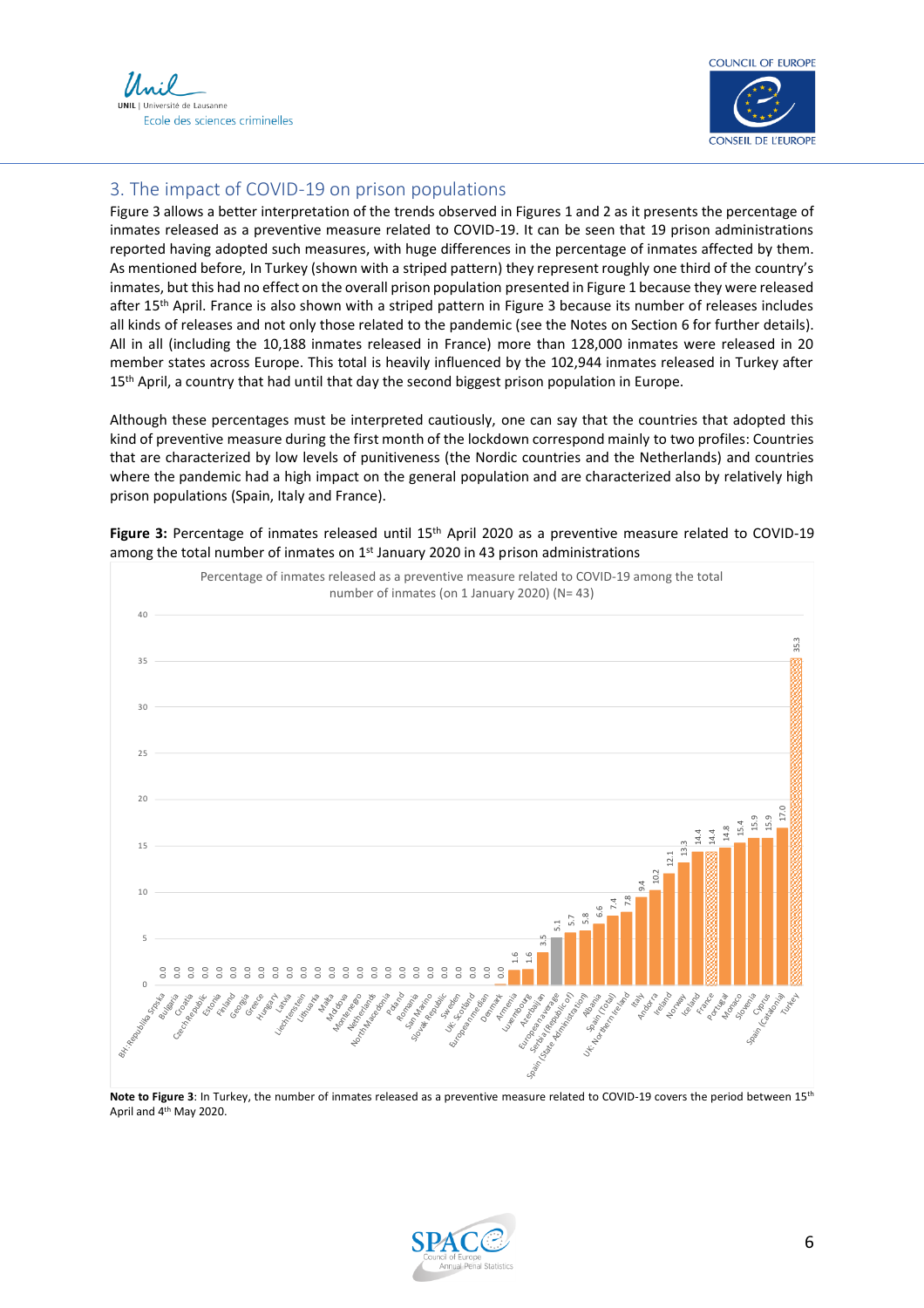



Map 1 illustrates the distribution of the COVID-19 infections among inmates and staff members until 15th April 2020, as reported by each prison administration. For each country, the Map specifies whether the cases concerned inmates, staff, or both of them. The distribution of cases is not directly related to the size of the prison population of the country and it does not follow a clear geographical distribution. One could only say that the few administrations with no infections were distributed mainly across the Balkan and the Baltic regions, or outside continental Europe (The Republika Srpska in Bosnia and Herzegovina, Bulgaria, Georgia, Iceland, Latvia, Lithuania, Malta, Montenegro, and North Macedonia). Four countries (Azerbaijan, Cyprus, the Slovak Republic and Slovenia) registered infections among inmates only (in Cyprus it concerned a newly admitted pre-trial detainee), while 14 had infections exclusively among staff members, which is logic as the virus can only come from the outside. The 15 other administrations reported infections both among staff and inmates. Finally, a comparison of Figure 3 and Map 1 suggests that the decision of releasing inmates as a preventive measure is not directly related to the presence or absence of COVID-19 cases among inmates and staff.

Map 1. Cases of COVID-19 infections among inmates and staff members until 15<sup>th</sup> April 2020 (N= 45 prison administrations)



Cases of infection detected until 15 April 2020 (N=45) No infections detected Infections detected am Infections detected among staff members only Infections detected am No data available

### 4. Prison density and overcrowding on  $1<sup>st</sup>$  January and  $15<sup>th</sup>$  April 2020

*Disclaimer***:** Data on prison capacity is provided by the countries and therefore corresponds to their own estimation of it. By definition, there is overcrowding when there are more inmates than the number of places available in penal institutions. In order to define the number of places available (i.e. the capacity of the penal institutions), countries are asked to use the concept of *design capacity*, which refers to the number of inmates that a penal institution was intended to house when it was constructed or renewed. However, many countries use the concept of *operational capacity*, which refers to the number of inmates that a penal institution can actually house while remaining functional. As a consequence, the rates concerning prison capacity and overcrowding do not allow reliable cross-national comparisons.

Figure 4 shows the prison density –expressed as the number of inmates per 100 detention places– on 1<sup>st</sup> January and 15<sup>th</sup> April 2020 in the 46 prison administrations that provided the relevant data for both dates. By 15<sup>th</sup> April, 11 administrations had more than 100 inmates per 100 places. Among these 11 prison administrations (shown with a striped pattern), 2 had a density that was higher than 100 but inferior to 105; while the other 9 were facing serious overcrowding, with rates of more than 105 inmates per 100 places.

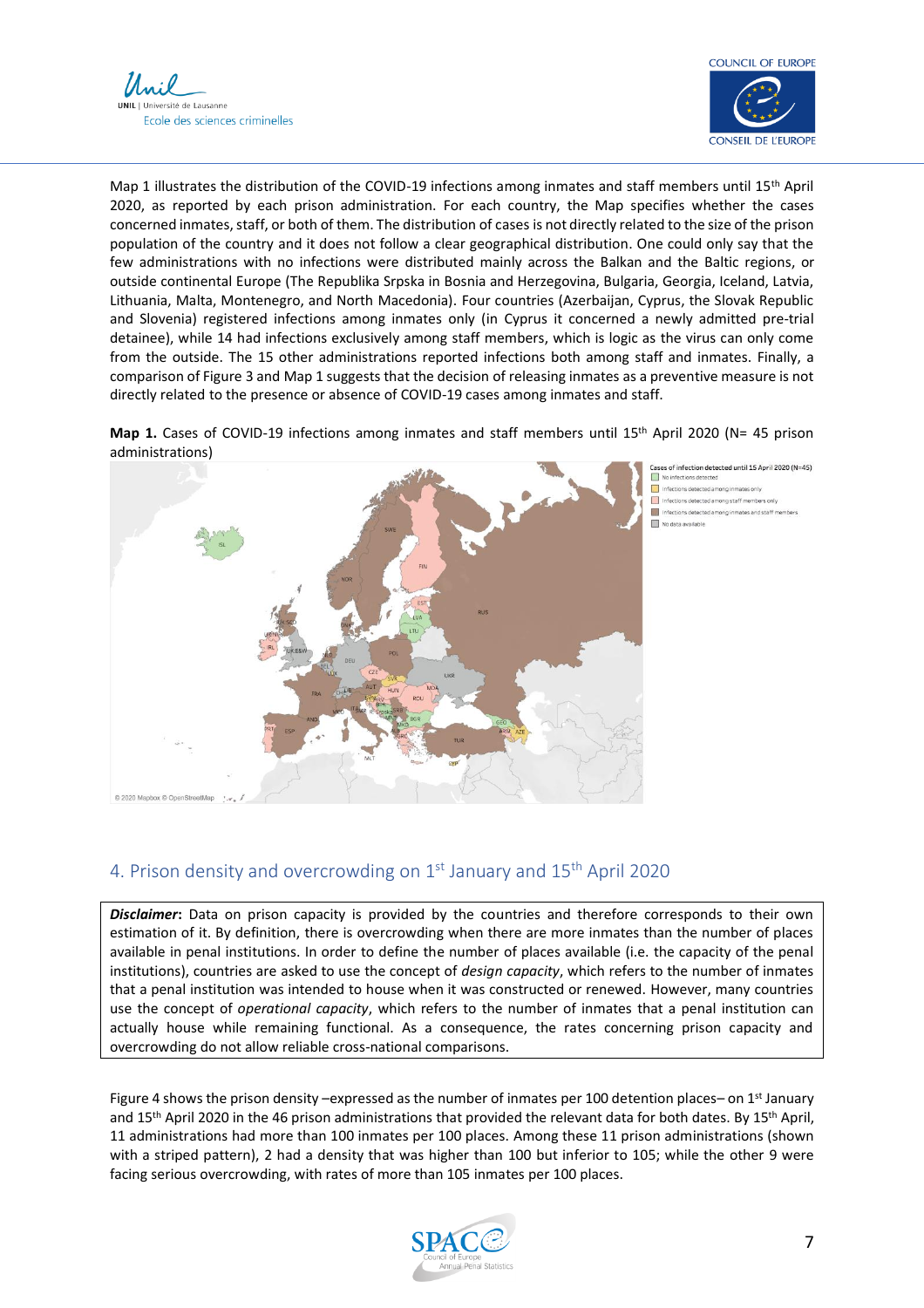





### **Figure 4.** Prison density (number of inmates per 100 detention places) on 1<sup>st</sup> January and 15<sup>th</sup> April 2020 (N=46 prison administrations<sup>5</sup>)

It can be seen in Figure 4 that Slovenia was experiencing overcrowding on 1st January, but that was no longer the case by 15th April, after the country released 16% of its inmates as a preventive measure related to COVID-19 (see Figure 3). On the contrary, Sweden passed from 99 to 102 inmates per 100 places joining thus the group of countries with overcrowded prisons<sup>6</sup>. As mentioned above, Sweden is the only country that did not introduce a lockdown of its population.

### 6. Notes

### 6.1. General notes

- Unless stated otherwise, the general population of each country corresponds to the projections made by Eurostat for the 1<sup>st</sup> January 2020.
- Unless stated otherwise, the following notes reflect the situation as of 15<sup>th</sup> April 2020.

<sup>&</sup>lt;sup>6</sup> The actual Swedish prison density is slightly higher than in Figure 4 because the prison capacity includes the places reserved for persons deprived of freedom for other reasons than suspicion of crime (for example, inmates taken in custody awaiting deportation) but these persons are not included in the total number of inmates (see the Notes on Section 6 for further details).



<sup>5</sup> Prison administrations are sorted according to their prison density on 15th April 2020.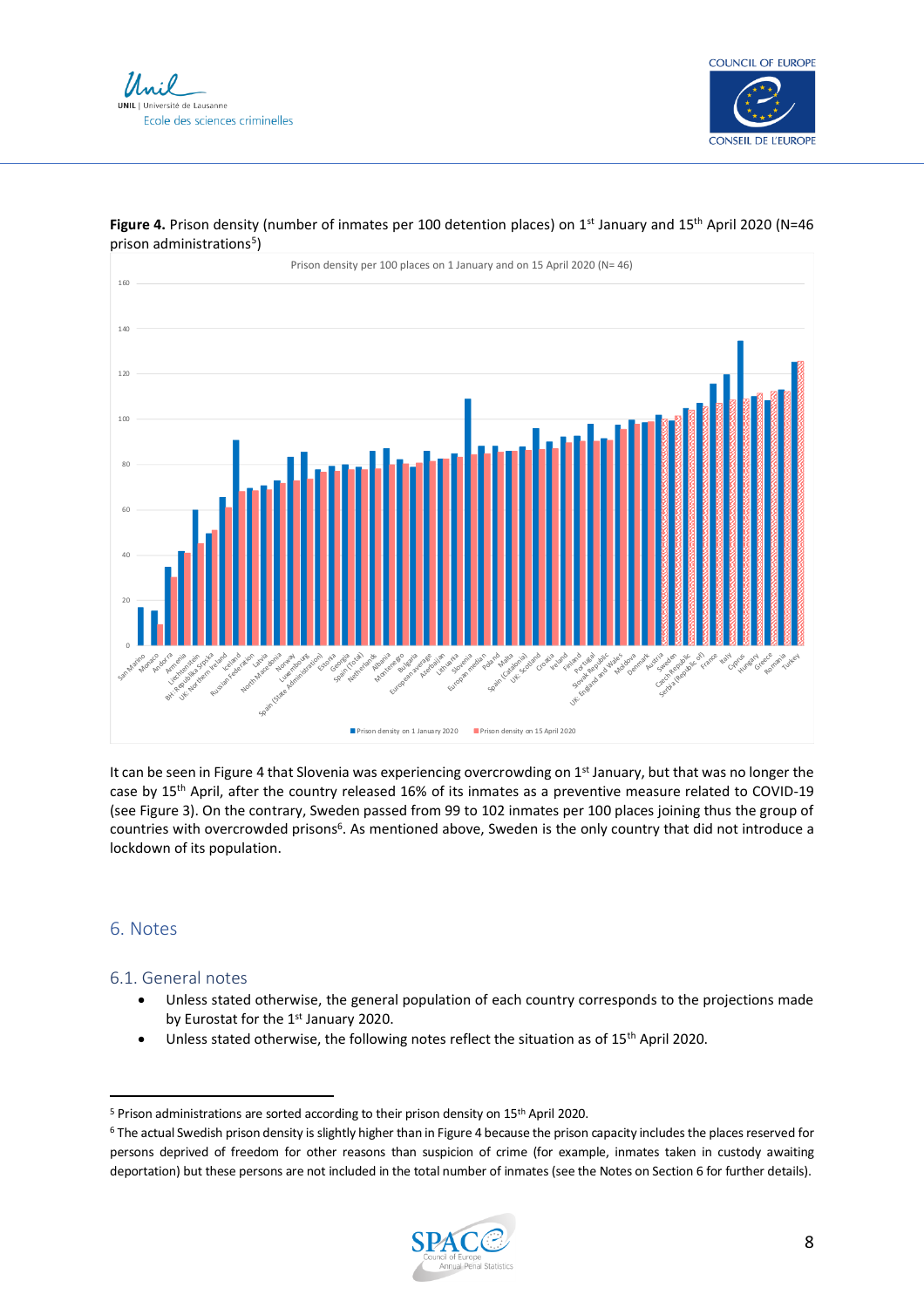



#### 6.2. Notes by Country

### **ALBANIA**

The total population of the country is a mid-year estimation projection made by the United Nations (https://population.un.org/wup/DataQuery/).

#### **ANDORRA**

The total population of the country is a mid-year estimation projection made by the United Nations (https://population.un.org/wup/DataQuery/).

#### **ARMENIA**

The total population of the country is a mid-year estimation projection made by the United Nations (https://population.un.org/wup/DataQuery/).

#### **AUSTRIA**

- Among the total number of inmates on 1<sup>st</sup> January 2020 (9,060), 8 464 are held in prison institutions;
- Among the total number of inmates on 15<sup>th</sup> April 2020 (8,897), 8,348 are held in prison institutions;
- On 15th April 2020 there were no infections related to COVID-19 among inmates and seven infections related to COVID-19 among staff members. On 24th April there were no infections related to COVID-19 among inmates, and only one infection related to COVID-19 among staff members .Overall, and until the 24<sup>th</sup> April 2020, Austria had only one infection among inmates and seven infections among staff members.

#### **AZERBAIJAN**

• The total population of the country includes the population of Nagorno-Karabakh and is a mid-year estimation projection made by the United Nations (https://population.un.org/wup/DataQuery/).

#### **BOSNIA AND HERZEGOVINA – REPUBLIKA SRPSKA**

- The total population of the Republika Srpska (BiH) is a mid-year estimate for 2018 (based on the natural changes of population and migration) retrieved from http://www2.rzs.rs.ba
- On 11th March 2020, in order to prevent and prevent the emergence and spread of COVID-19in the penal institutions of the Republika Srpska (BiH), the Minister of Justice of the Republika Srpska issued the following Order:
	- 1. With a view to preventing the occurrence and the spread of the virus in prisons in the Republika Srpska, in the period from 11<sup>th</sup> to 31<sup>st</sup> March 2020, suspend the use of facilities outside the penitentiary for prisoners serving a prison sentence, the employment of prisoners outside the penitentiary, visits by family members and other persons, and visits by prisoners to cultural and sporting events organized outside the penitentiary.
	- 2. The directors of correctional facilities and their assistants shall immediately hold meetings with prison councils at which all the dangers of the occurrence and consequences of virus coronas should be pointed out, to explain the necessity of passing this Order within the framework of all measures taken by the Government of Republika Srpska in preventive action and prevention of the occurrence and spread of virus coronas in Republika Srpska.
	- 3. Explain to prisoners who will be deprived of their facilities outside the correctional facility within the specified period of time that they will be able to use those benefits upon revocation of this Order.
	- 4. Raise the security level of the penitentiary institution to a level that will enable regular execution of all tasks and tasks and undisturbed execution of imprisonment and educational measures of sending to a correctional facility.
	- 5. Organize lectures for all prisoners on the occurrence of the virus corona and measures for preventing its spread in cooperation with local health institutions.
	- 6. Disinfect all premises and premises of correctional facilities.
	- 7. Establish a room for possible accommodation of infected prisoners within the inpatient health service.
	- 8. Provide all necessary disinfectants and means for maintaining the personal and collective hygiene of prisoners.
	- 9. Hold meetings with all employees of correctional facilities on the occurrence and spread of virus coronas and alert employees to their actions in cases of viral symptoms.
- On 30th March 2020, the Minister of Justice extended to a further time the duration of the previously issued Order.

**BULGARIA**

• The Medical Institute of the Ministry of Interior treated a pre-trial detainee diagnosed with COVID-19. He/she was detained in the Regional Police Station - Central Directorate of the Ministry of Interior and was placed in the Medical Institute before entering into custody. On 28th April 2020 his/her *pre-trial detention* status was transformed in a *home arrest* measure.

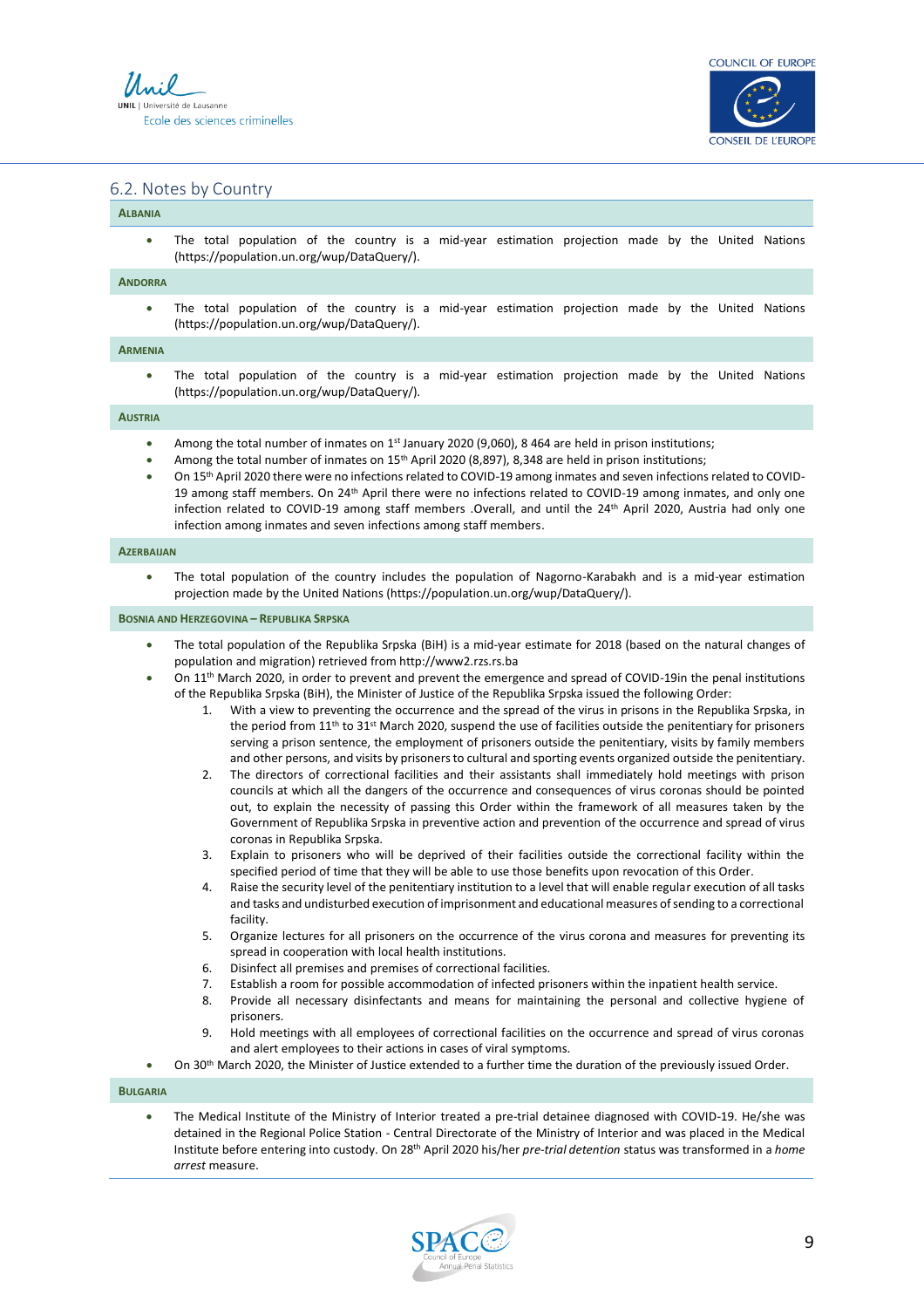



#### **CROATIA**

• 34 inmates and 30 staff members were tested for COVID-19. All inmates were tested negative and one staff member was tested positive.

#### **CYPRUS**

• One COVID-19 diagnosed inmate was a newly admitted inmate on  $7<sup>th</sup>$  April 2020 who was brought to prison from the police detention centre. He was immediately placed in a quarantine place until the next day when he tested positive to the COVID-19 test. He was immediately transferred to the hospital for further action. This inmate had no contacts with other inmates. Since March 2020, all newly admitted inmates are tested for COVID-19 before their admission in detention. Since 10<sup>th</sup> April 2020, admissions of inmates from police detention centres are not accepted unless she/he is tested negative for COVID-19.

#### **CZECH REPUBLIC**

On 15<sup>th</sup> April 2020, there were 11 infected staff members since the start of pandemic. Seven recovered as of 28<sup>th</sup> April 2020.

#### **DENMARK**

The number of releases as a preventive measure related to COVID-19 covers the period until 20<sup>th</sup> April (instead of 15<sup>th</sup> April).

#### **ESTONIA**

- In addition to the total number of inmates on January 1st, there were 27 pre-trial detainees in police custody;
- In addition to the total number of inmates on April  $15<sup>th</sup>$ , there were 4 sentenced prisoners and 69 pre-trial detainees in police custody;
- In addition to the total capacity of prison institutions, there are 237 places in open prisons.

#### **FRANCE**

- The reference date for the variable "Total number of inmates on 15th April 2020" is 1st April 2020 (instead of 15th April).
- The variable "Total number of releases as a preventive measure of COVID-19" relates to all releases and not only to the COVID-19 related ones.

#### **GEORGIA**

• The total population of the country includes the population of Abkhazia and South Ossetia and is a mid-year estimation projection made by the United Nations (https://population.un.org/wup/DataQuery/).

#### **GERMANY**

• The variables' "Total number of inmates on 1<sup>st</sup> January 2020" and "Total capacity of penal institutions on 1<sup>st</sup> January 2020" presented in Table 1 refer to 31<sup>st</sup> March 2020 (instead of 1<sup>st</sup> January 2020).

#### **GREECE**

• One staff member was tested positive for COVID-19.

#### **HUNGARY**

• One staff member was tested positive for COVID-19, but the second test was negative.

#### **ITALY**

- The variables' "Total number of inmates on 1<sup>st</sup> January 2020" and "Total capacity of penal institutions 1<sup>st</sup> January 2020" refer to 31st December 2019 (instead of 1st January 2020).
- Among the total number of inmates released as a preventive measure related to COVI-19, 1 904 inmates were released from prison to serve the remaining part of their sentence under Home Detention in terms of a specific Law by Decree passed upon the emergency of COVID-19, and 420 persons under semi-liberty were granted an extension of their leaves until 30 June 2020 in term of a specific Law by Decree passed upon the emergency of COVID-19. The remaining inmates released benefited from provisions issued by the Supervisory Judiciary bodies who widened as much as possible the granting of measures alternative to detention, also for health reasons.

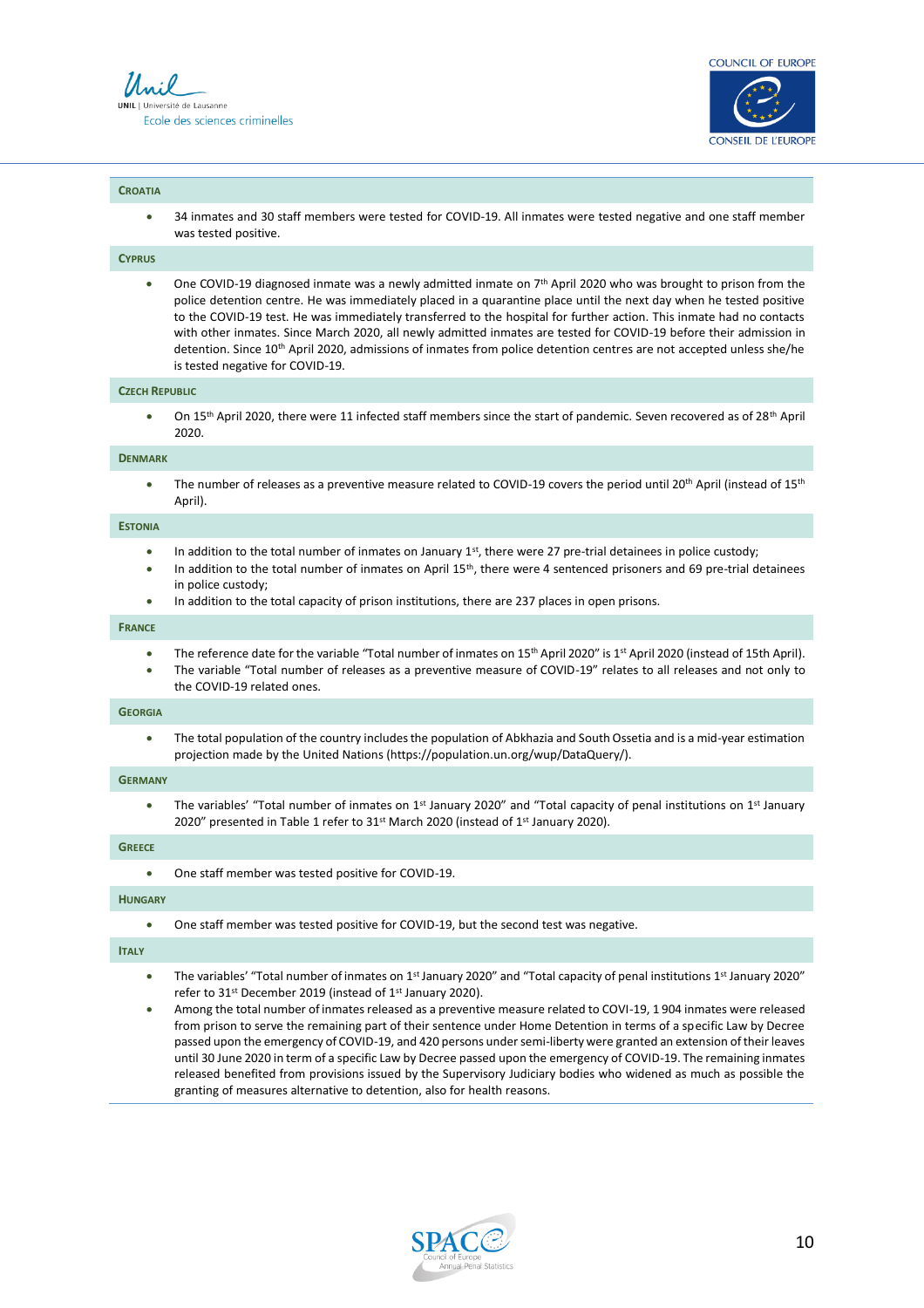



#### **LATVIA**

The reference date of the variable "Total number of inmates on 15<sup>th</sup> April 2020" is 3<sup>rd</sup> April 2020 (instead of 15<sup>th</sup> April 2020).

#### **LITHUANIA**

• The reference date of the variable "Total number of inmates on 15<sup>th</sup> April 2020" is 1<sup>st</sup> April 2020 (instead of 15<sup>th</sup> April 2020).

#### **LUXEMBOURG**

• On 18<sup>th</sup> April 2020, one inmate was diagnosed positive for COVID-19.

#### **MOLDOVA**

- The total population of the country includes the population of Transnistria and is a mid-year estimation projection made by the United Nations [\(https://population.un.org/wup/DataQuery/\)](https://population.un.org/wup/DataQuery/).
- On 7<sup>th</sup> May 2020, 18 employees of the prison system were infected with COVID-19. Furthermore, an inmate was extradited from Ukraine, and was positively tested for COVID-19. He was immediately placed in a hospital for treatment.

#### **MONACO**

The total population of the country is a mid-year estimation projection made by the United Nations [\(https://population.un.org/wup/DataQuery/\)](https://population.un.org/wup/DataQuery/).

#### **MONTENEGRO**

- The total population of the country is a mid-year estimation projection made by the United Nations [\(https://population.un.org/wup/DataQuery/\)](https://population.un.org/wup/DataQuery/).
- As a preventive measure related to COVID-19, on 26<sup>th</sup> March 2020 the Government of Montenegro made the Decision to grant use of the facilities of Hotel Marienplatz in Podgorica for the implementation of a quarantine measure for the execution of detention orders for persons who do not respect self-isolation decisions and orders for the prevention of coronavirus. The accommodation capacity of this facility is 15 beds.
- On 7th April 2020, the Government of Montenegro made the Decision to grant use of the facilities of the "Internat Police Academy" for the implementation of a quarantine measure for the execution of detention orders for persons who do not respect self-isolation decisions and orders for the prevention of coronavirus. The accommodation capacity of this facility is 145 beds.

#### **NETHERLANDS**

- Data relates to the adult prison system only.
- The reference date for the variable "Total number of inmates on 1<sup>st</sup> January 2020" is 31<sup>st</sup> December 2019 (instead of 1 st January 2020).
- The total number of inmates on 15<sup>th</sup> April 2020 includes 157 people who at that moment were at home under electronic monitoring (electronic bracelet). These people normally reside in a regime with the lowest level of security. In this regime they are on leave during the weekend and are outside working during the week. Only the nights (from Sunday until Thursday night) they stay in prison. But now they stay at home continuously under electronic monitoring. It is an alternative way of executing their sentence. In this way, less people are moving inwards and outwards of the prisons. Consequently, the chance that the COVID-19 spreads is reduced.

#### **NORTH MACEDONIA**

The total population of the country is a mid-year estimation projection made by the United Nations [\(https://population.un.org/wup/DataQuery/\)](https://population.un.org/wup/DataQuery/).

#### **NORWAY**

• The releases as a preventive measure related to COVID-19 include early releases and interruption of sentences. In addition, there are detainees who were transferred to back-door electronical monitoring (not include in the total number of releases as a preventive measure related to COVID-19).

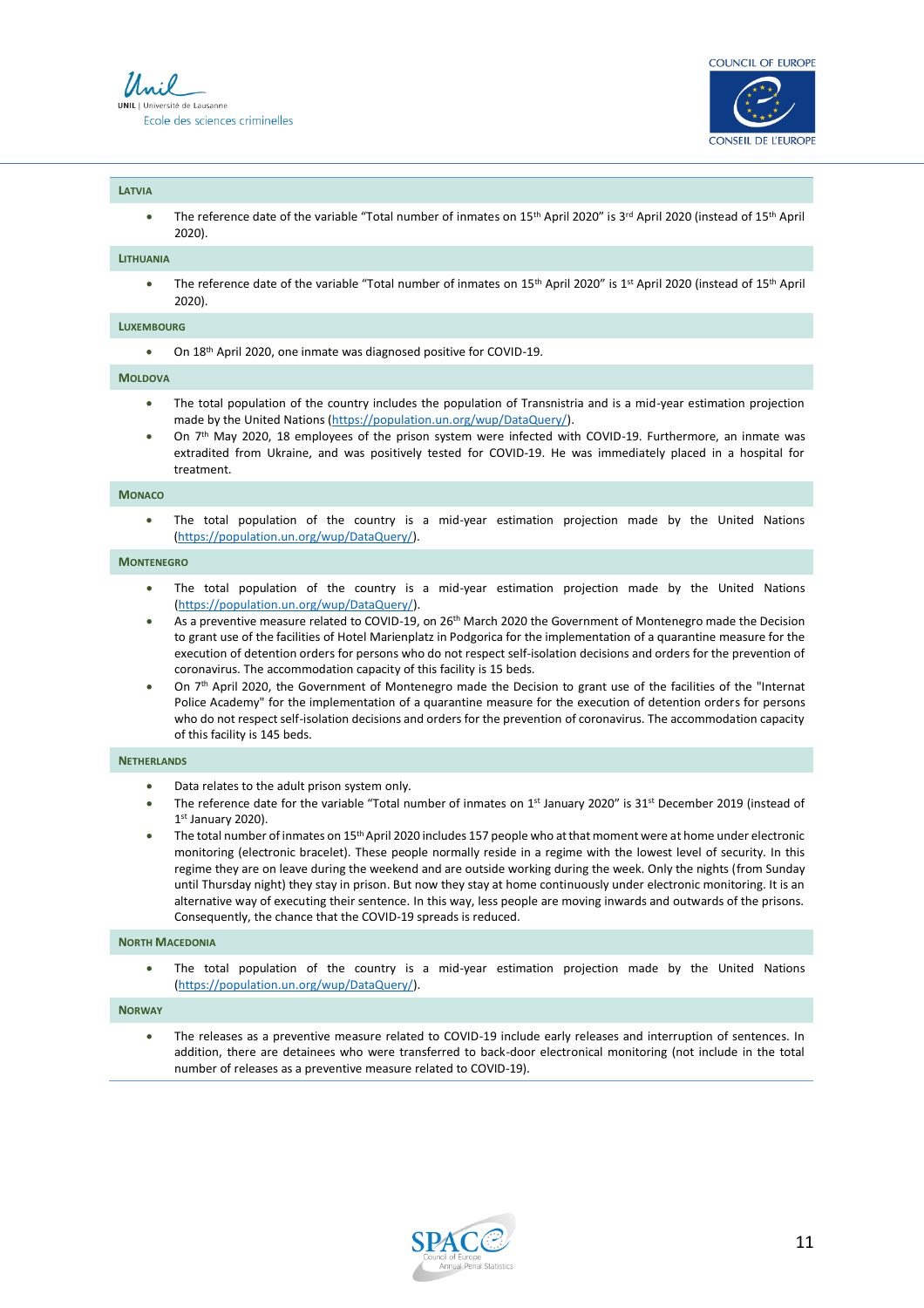

#### **POLAND**

- The reference date for the variables "Total number of inmates on  $1<sup>st</sup>$  January 2020" and "Total capacity of penal institutions" is 31<sup>st</sup> December 2019 instead of 1<sup>st</sup> January 2020.
- Inmates tested positive for COVID-19 were already infected when they were admitted into the penal institution (they were not infected inside prisons).
- In Poland, a person failing to comply with the quarantine introduced as a consequence of the epidemiological threat faces a fine of up to PLN 5,000 and up to one year in prison. However, the penalty may be more severe if the prosecutor assesses that the person has put the health or life of others at risk by his/her behaviour. In that case, the prosecutor can require a sentence of up to 8 years in prison. Consequently, the persons who are infected in prison are those who did not respect the rules of the quarantine and are therefore kept in pre-trial detention.

#### **PORTUGAL**

• Between 11<sup>th</sup> and 29<sup>th</sup> April 2020, 1,186 inmates were released following an amnesty (article 2 of the 10<sup>th</sup> April 9/2020 law), 14 were granted pardon (article 3 of the 10<sup>th</sup> April 9/2020 law), and 647 were granted a 45 days prison leave (article 3 of the  $10^{th}$  April 9/2020 law).

#### **ROMANIA**

• The reference date for the variable "Total number of inmates on 15<sup>th</sup> April 2020" is 14<sup>th</sup> April 2020.

#### **RUSSIAN FEDERATION**

- The total population of the country is a mid-year estimation projection made by the United Nations [\(https://population.un.org/wup/DataQuery/\)](https://population.un.org/wup/DataQuery/);
- There were no inmates released as a preventive measure related to COVID-19 because the related measures were not yet implemented at the date of reference (15<sup>th</sup> April).

#### **SAN MARINO**

• The total population of the country is a mid-year estimation projection made by the United Nations [\(https://population.un.org/wup/DataQuery/\)](https://population.un.org/wup/DataQuery/).

#### **SERBIA (REPUBLIC OF)**

- The total population of the country includes the population of Kosovo and is a mid-year estimation projection made by the United Nations [\(https://population.un.org/wup/DataQuery/\)](https://population.un.org/wup/DataQuery/).
- Prison capacity: Three pavilions are under construction in two prisons and will host a total of 648 persons. The completion of the works and the moving in of persons deprived of freedom is planned for the end of 2020.
- The number of persons deprived of freedom was reduced by 626 persons from 15<sup>th</sup> March to 15<sup>th</sup> April 2020 as a preventive measure related to COVID-19 by applying the institute of conditional release, early release, abolition of custody, as well as a restrictive referral of new persons to imprisonment;
- Until May 4<sup>th</sup> 2020, 13 employees and 84 convicted persons were tested positive for COVID-19.

#### **SLOVAK REPUBLIC**

• On May 2020, the only inmate infected with COVID-19 was already recovered.

#### **SLOVENIA**

• Apart from the infections among inmates, one case of infection was confirmed in a worker for an external company that carries out some activities in a Slovenian prison.

#### **SPAIN**

**Note**: In order to avoid duplication of data, the total calculated for the whole territory of Spain is not included in the computation of the average and median European values.

#### **SATE ADMINISTRATION**

- The total corresponds to the difference between the total population of the country and the population of the Autonomous region of Catalonia-
- The number of releases as a preventive measure related to COVID-19 refers to inmates who usually spent the night in penitentiary establishments and have been authorized to stay in their homes under electronic control. There were 2,384 inmates in such situation on  $13<sup>th</sup>$  March 2020 and 5,315 on  $17<sup>th</sup>$  April 2020.

#### **CATALONIA**

• The total population was retrieved from https://worldpopulationreview.com/regions/catalonia-population/.

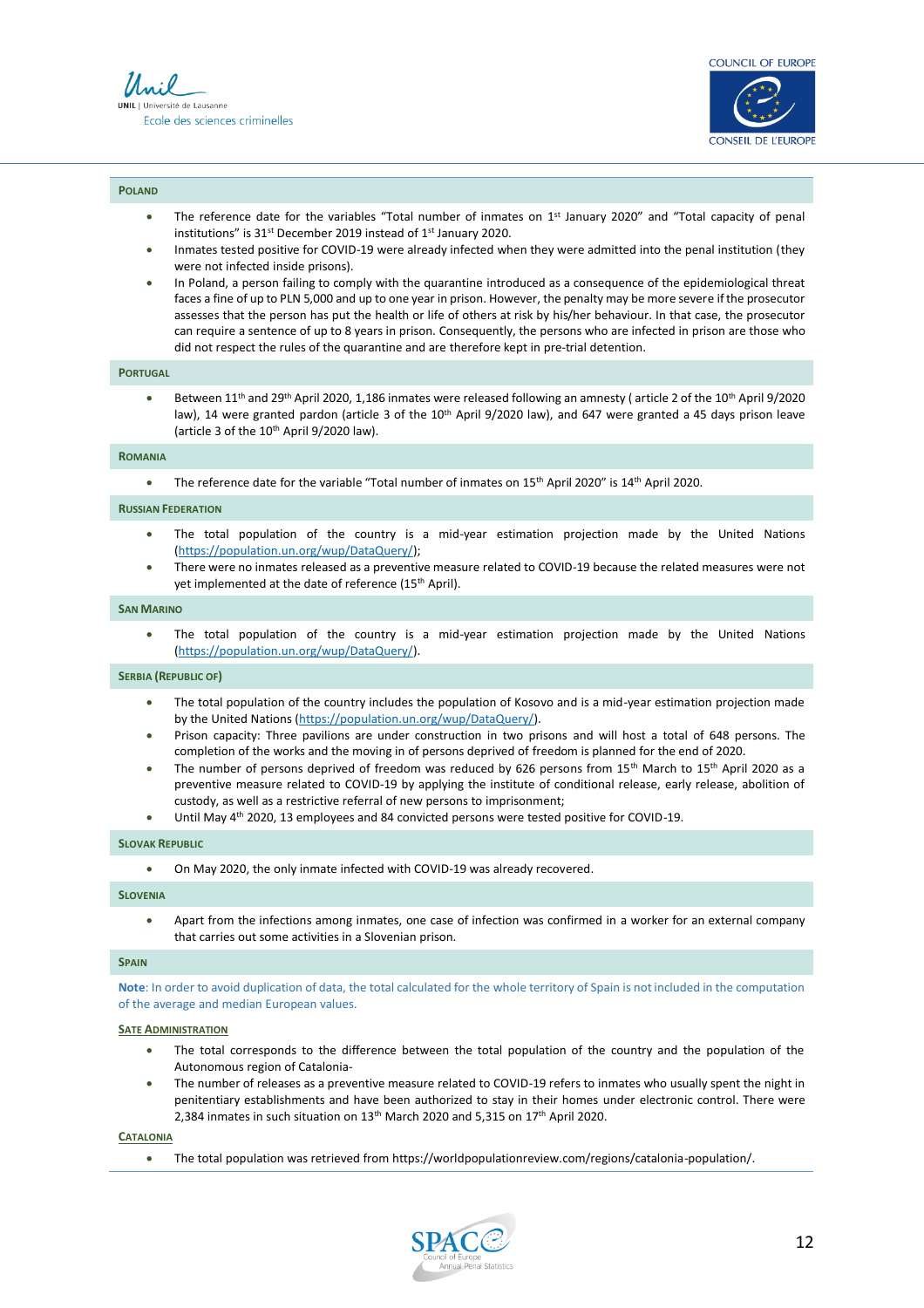



• Due to the COVID-19 pandemic, the Department of Justice of Catalonia granted 1,380 inmates the possibility of staying at home or in the house of a relative during the confinement. A minimum follow-up is done twice a week. In many cases, this monitoring increases and may even take place daily, depending on the risk of the inmate. Tracking is conducted by phone, video conferencing or even geolocation. 45 conditional releases have also been granted.

#### **SWEDEN**

- The reference date for the variables "Total number of inmates on  $1<sup>st</sup>$  January 2020" and "Total capacity of penal institutions on 1<sup>st</sup> January 2020" is 1<sup>st</sup> October 2019. On that date, the total capacity of penal institutions was 6 769 places.
- The reference date for the variable "Total number of inmates on 15<sup>th</sup> April 2020" is 1<sup>st</sup> May 2020. On that date, the total capacity of penal institutions was 6,888 places.
- Variations in the total capacity of penal institutions are explained by the fact that in Sweden this concept relates to the *operational capacity*. In that perspective, the capacity can be increased in the short term by placing two inmates in a room usually used for one, while planning for a long-term increase of the capacity by initiating new prison buildings.
- Inmates in remand prisons who are detained for other reasons than suspicion of crime (for example, inmates taken in custody awaiting deportation) are excluded. It is, however, not possible to exclude the places foreseen for these inmates from the item "Total capacity of penal institutions". Therefore, the places foreseen for these inmates are included in the total capacity.
- The Swedish Prison and Probation Service has 127 confirmed COVID-19 cases among inmates, and 115 of them have recovered fully.

#### **SWITZERLAND**

The reference date for the variable "Total number of inmates on  $1<sup>st</sup>$  January 2020" and "Total capacity of penal institutions on 1<sup>st</sup> January 2020" presented in Table 1 is 31<sup>st</sup> January 2020.

#### **TURKEY**

- The total population of the country is a mid-year estimation projection made by the United Nations [\(https://population.un.org/wup/DataQuery/\)](https://population.un.org/wup/DataQuery/).
- The reference date for the variables "Total number of inmates on 1st January 2020" and "Total capacity of penal institutions on 1st January 2020" is 2nd January 2020.
- The number of inmates released as a preventive measure related to COVID-19 refer to the period between 15<sup>th</sup> April and 4th May 2020.

#### **UK: ENGLAND & WALES**

- The total population is a mid-year estimation projection retrieved fro[m https://www.ukpopulation.org;](https://www.ukpopulation.org/)
- The reference date for the variable "Total number of inmates on 1st January 2020" is 31st December 2019, available at Offender Management Statistics Quarterly July to September 2019: [https://www.gov.uk/government/statistics/offender-management-statistics-quarterly-july-to-september-2019;](https://www.gov.uk/government/statistics/offender-management-statistics-quarterly-july-to-september-2019)
- The total capacity relates to the Useable Operational Capacity as at  $3^{rd}$  January 2020 (instead of  $1^{st}$  January), available at [https://www.gov.uk/government/statistics/prison-population-figures-2020.](https://www.gov.uk/government/statistics/prison-population-figures-2020)
- The reference date for the variables "Total number of inmates on 15th April 2020" and "Total capacity of penal institutions on 15<sup>th</sup> April 2020" refers to Friday 17<sup>th</sup> April 2020, available at [https://www.gov.uk/government/statistics/prison-population-figures-2020.](https://www.gov.uk/government/statistics/prison-population-figures-2020)

#### **UK: NORTHERN IRELAND**

- The total population is a mid-year estimation projection retrieved fro[m https://www.ukpopulation.org;](https://www.ukpopulation.org/)
- Individual temporary releases are not considered in the total number of inmates.

#### **UK: SCOTLAND**

- The total population is a mid-year estimation projection retrieved fro[m https://www.ukpopulation.org;](https://www.ukpopulation.org/)
- The rapid reduction in the prison population can be attributed to a drop-off in court business due to COVID-19.

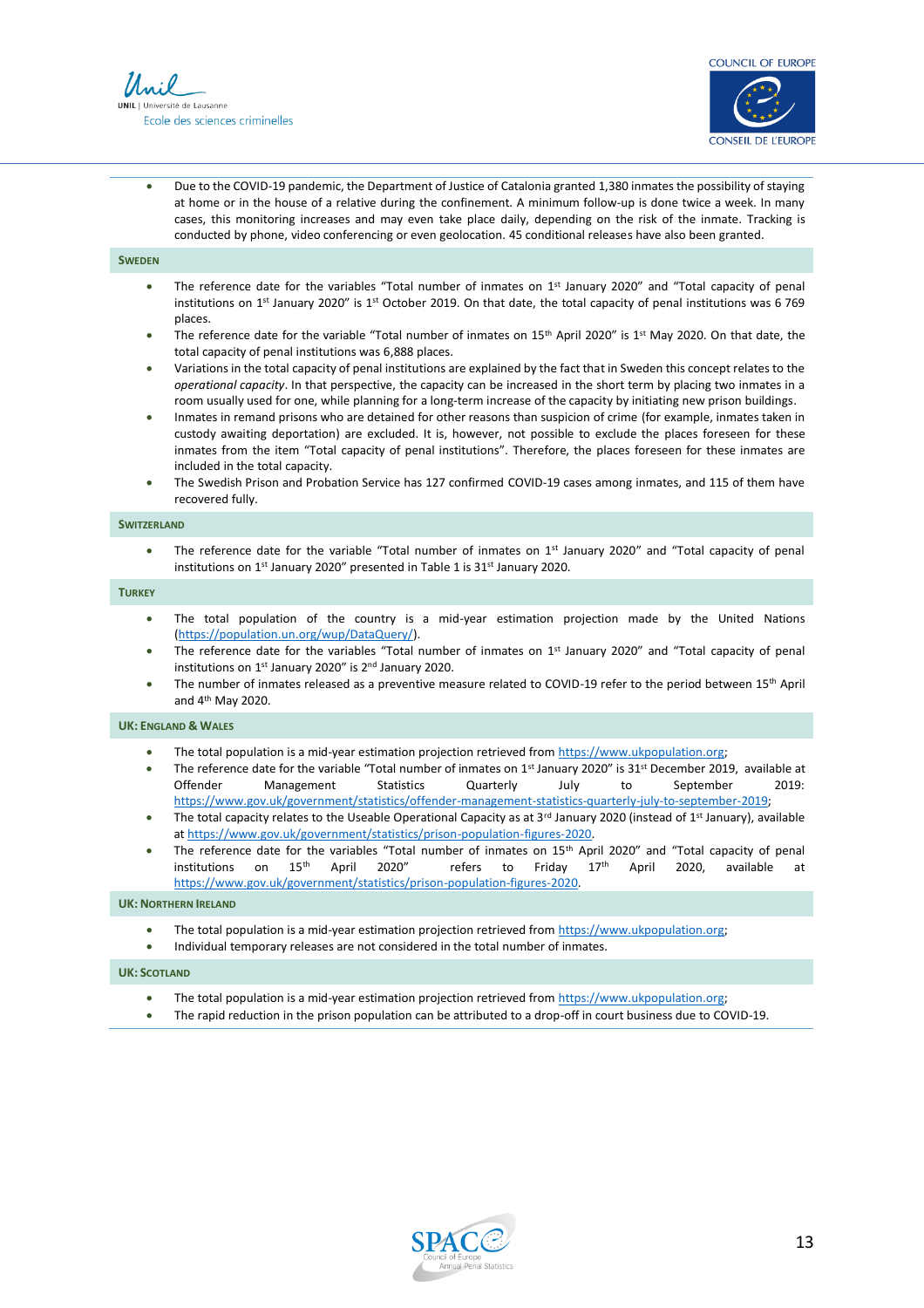



### 7. References

Cohen, L., & Felson, M. (1979). Social Change and Crime Rate Trends: A Routine Activity Approach. *American Sociological Review, 44*(4), 588-608.

Felson, M. (1995). Those who discourage crime. *In* Eck, J. E. & Weisburd, D. (Eds). *Crime and place* (pp. 53-66). [Crime Prevention Studies 4]. Monsey, NY: Criminal Justice Press.

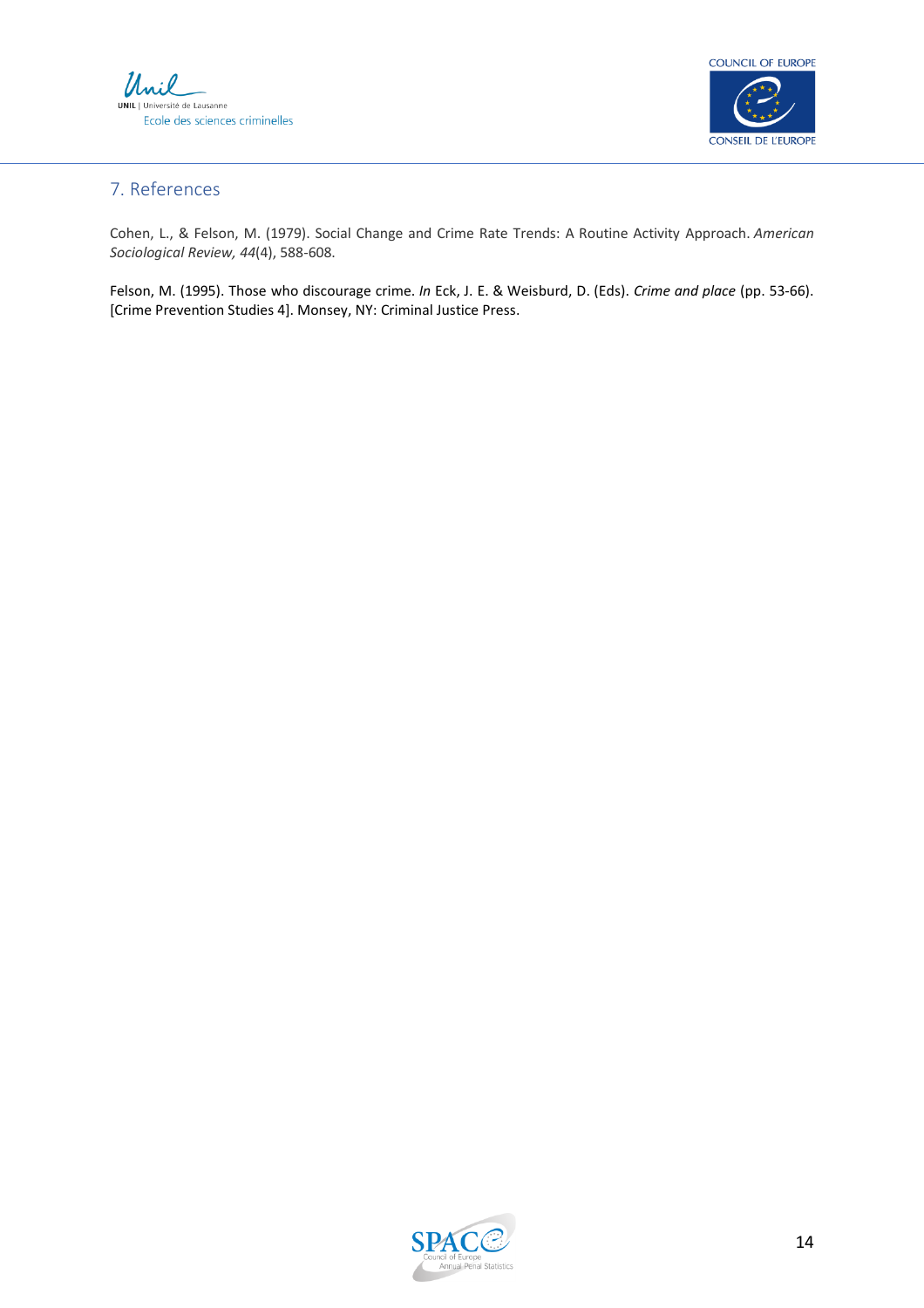



### 8. Methodology

Unless stated otherwise, this document presents, for each indicator, the *European median value*. The median is the value that divides the data in two equal groups so that 50% of the countries are above the median and 50% are below it. The median is preferred to the *arithmetic mean* (commonly referred to as the *average*) because the latter is extremely sensitive to very high or very low values (technically known as *outliers*), which entail unreliable indicators and instable time series. Outliers are quite common in the sample of countries included in the SPACE report because some member States, like Andorra, Liechtenstein, Monaco or San Marino, have a very low population and, as a consequence, a change in only one person can have a big impact on its percentages, rates, and trends. Moreover, sentenced prisoners from Liechtenstein and San Marino usually serve their sentences in Austria and Italy respectively, which means that the real prison population of the country is underestimated in the figures presented here. As a consequence, we do not take into account countries with less than 100,000 inhabitants in the comments to the Figures.

The European median values are weighted according to the population and the number of inmates in each country. This means that they are estimated on the basis of the percentages and rates per 100,000 inhabitants of each country and not on the absolute numbers for the whole continent. Using the latter would produce different values, which could hide the diversity observed across countries.

While the Tables and Figures include decimals, in the comments all values equal or superior to 10 are in principle presented in round numbers (i.e. without decimals), while those inferior to 10 are presented with one decimal.

In order to avoid duplication of data, the total for the whole territory of Spain (which corresponds to the addition of the data for the National Administration and the Catalan Administration) is not included in the computation of the average and median European values.

Whenever Bosnia and Herzegovina is represented in maps, data refer only to the Republika Srpska, which is the only prison administration of the country for which data concerning the prison population rate are available.

*Suggested citation [APA norms]:*

Aebi, M. F. & Tiago, M. M. (2020). *Prisons and Prisoners in Europe in Pandemic Times: An evaluation of the shortterm impact of the COVID-19 on prison populations*. Strasbourg: Council of Europe.

© Council of Europe & University of Lausanne, 2020 *Reproduction is authorised, except for commercial purposes, provided that the source is acknowledged.*

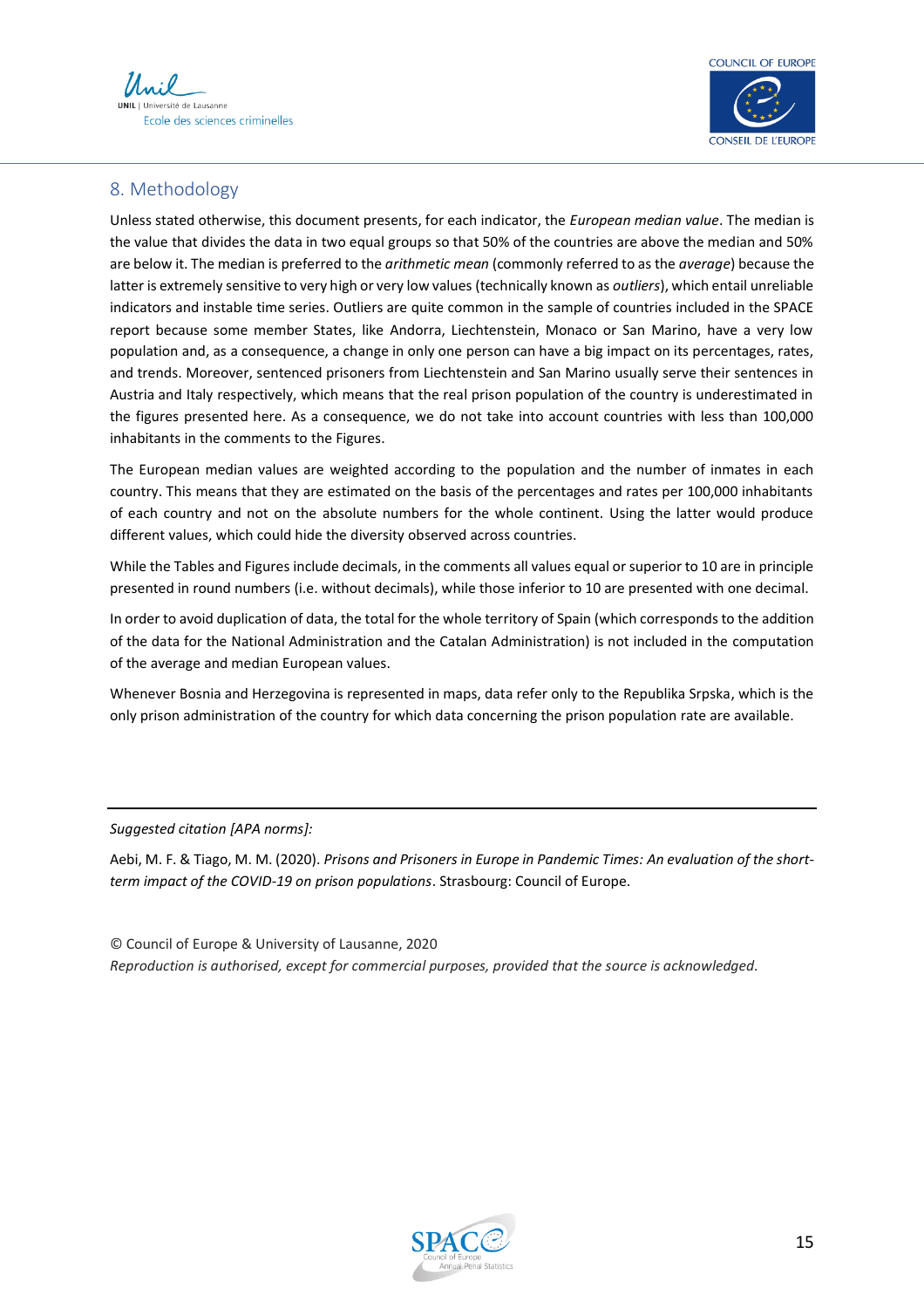



#### *Country* Total population Total number of inmates (including pretrial detainees) on 1st January 2020 Total number of inmates (including pre-trial detainees) on 15th April 2020 Prison population rate per 100,000 inhabitants on 1st January 2020 Prison population rate per 100,000 inhabitants on 15th April 2020 Capacity of penal institutions Prison density per 100 places on 1st January 2020 Prison density per 100 places on 15th April 2020 Number of inmates released as a preventive measure related to COVID-19 % of inmates released as a preventive measure related to COVID-19 among the total number of inmates (on 1st January 2020) Infections among inmates Infections among staff members Albania | 2 942 000 | 5 312 | 4 885 | 180.6 | 166.0 | 6 106 | 87.0 | 80.0 | 351 | 6.6 | Yes | Yes Andorra | 77 000 | 49 | 43 | 63.6 | 55.8 | 142 | 34.5 | 30.3 | 5 | 10.2 | No | Yes Armenia | 2 339 000 | 2 221 | 2 197 | 95.0 | 93.9 | 5 346 | 41.5 | 41.1 | 36 | 1.6 | No | Yes Austria 8 904 262 9 060 8 897 101.7 99.9 8 883 102.0 100.2 N.A. N.A. Yes Yes Azerbaijan | 10 100 000 | 20 972 | 21 008 | 207.6 | 208.0 | 25 400 | 82.6 | 82.7 | 740 | 3.5 | Yes | No Belgium 11 507 338 *Bosnia and Herz. (Total)* 3 498 000 BiH: State level BiH: Federation of BiH BiH: Republika Srpska | 1147 902 | 743 | 763 | 64.7 | 66.5 | 1498 | 49.6 | 50.9 | 0 | 10 | No | No Bulgaria ( 6949 549 7 366 7 553 106.0 108.7 9 341 78.9 80.9 0 0 0 100 No No Croatia 4 056 285 3 533 3 413 87.1 84.1 3 919 90.2 87.1 0 0.0 No Yes Cyprus 887 331 762 616 85.9 69.4 566 134.6 108.8 121 15.9 Yes No Czech Republic | 10 693 861 | 21 056 | 20 932 | 196.9 | 195.7 | 20 096 | 104.8 | 104.2 | 0 | 0.0 | No | Yes Denmark 5 811 561 3 955 3 968 68.1 68.3 4 011 98.6 98.9 1 0.0 Yes Yes Estonia 1999 1999 1999 1996 2 2 385 184.2 179.3 3 097 79.1 77.0 0 0 0 1 No Yes Finland 5 527 189 2 667 2 597 48.3 47.0 2 878 92.7 90.2 0 0.0 No Yes France 67 197 367 70 651 65 300 105.1 97.2 61 080 115.7 106.9 10 188 14.4 Yes Yes Georgia | 3 899 000 | 9 745 | 9 471 | 249.9 | 242.9 | 12 185 | 80.0 | 77.7 | 0 | 0.0 | No | No Germany | 83 135 181 | 50 589 | N.A. | 60.9 | N.A. | 73 218 | 69.1 | N.A. | N.A. | N.A. | N.A. | N.A. | N.A. Greece 1 | 10 696 535 | 10 891 | 11 296 | 101.8 | 105.6 | 10055 | 108.3 | 112.3 | 0 | 0.0 | No | Yes Hungary 9 771 975 16 308 16 551 166.9 169.4 14 829 110.0 111.6 0 0.0 No Yes Iceland | 365 042 | 160 | 120 | 43.8 | 32.9 | 176 | 90.9 | 68.2 | 23 | 14.4 No | No Ireland 4 966 879 3 950 3 847 79.5 77.5 4 285 92.2 89.8 476 12.1 No Yes Italy | 60 286 529 | 60 769 | 55 030 | 100.8 | 91.3 | 50 688 | 119.9 | 108.6 | 5739 | 9.4 | Yes | Yes Latvia 1 907 094 3 414 3 319 179.0 174.0 4 822 70.8 68.8 0 0.0 No No Liechtenstein | 38 640 | 12 | 9 31.1 | 23.3 | 20 | 60.0 | 45.0 | 0 | 0.0 No No No Lithuania 2 793 592 6 138 6 018 219.7 215.4 7 236 84.8 83.2 0 0.0 No No Luxembourg | 626 031 | 608 | 524 | 97.1 | 83.7 | 711 | 85.5 | 73.7 | 10 | 1.6 Yes | No Malta | 506 951 | 754 | 754 | 148.7 | 148.7 | 878 | 85.9 | 85.9 | 0 | 0 | No | No Moldova 4 018 000 6 716 6 583 167.1 163.8 6 735 99.7 97.7 0 0.0 No Yes Monaco 39 000 13 8 33.3 20.5 84 15.5 9.5 2 15.4 No Yes Montenegro | 629 000 | 1094 | 1070 | 173.9 | 170.1 | 1 333 | 82.1 | 80.3 | 0 | 0.0 | No | No Netherlands 17 404 793 9 981 9 097 57.3 52.3 11 632 85.8 78.2 0 0.0 Yes Yes

#### **Table 1.** Key indicators on 1st January and 15th April 2020, and preventive measures adopted until 15th April 2020